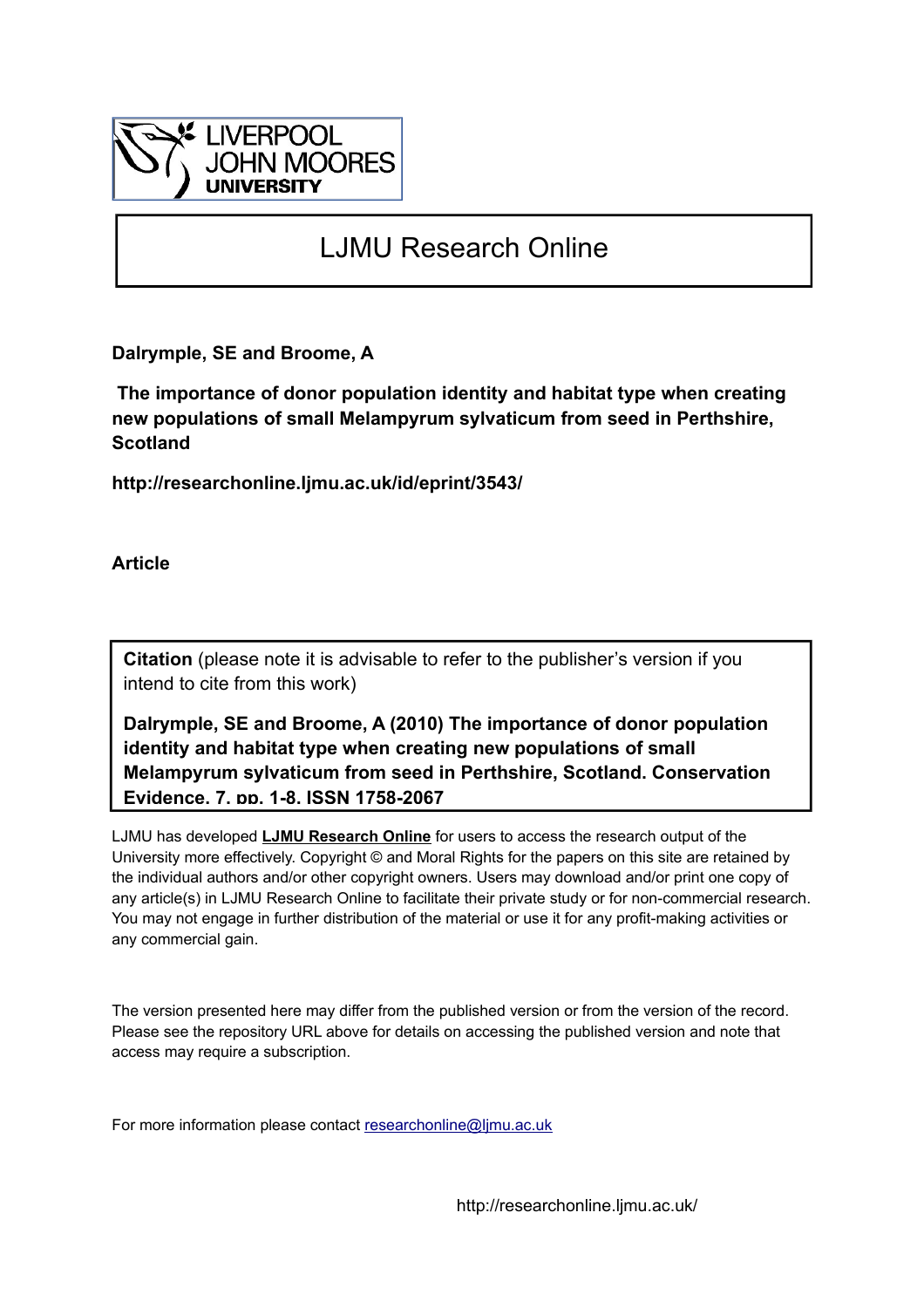# **The importance of donor population identity and habitat type when creating new populations of small cow-wheat** *Melampyrum sylvaticum* **from seed in Perthshire, Scotland**

Sarah E. Dalrymple<sup>1\*</sup> & Alice Broome<sup>2</sup>

<sup>1</sup>School of Biological Sciences, University of Aberdeen, Cruickshank Building, St *Machar Drive, Aberdeen, AB24 3UU, UK*  <sup>2</sup>*Centre for Human and Ecological Sciences, Forest Research, Northern Research Station, Roslin, Midlothian, EH25 9SY, UK* 

\*Corresponding author email: s.e.dalrymple@abdn.ac.uk

## **SUMMARY**

Small cow-wheat *Melampyrum sylvaticum*, a nationally scarce annual identified as a priority species in the UK Biodiversity Action Plan, was the focus of a translocation attempt aiming to establish new populations within the extent of its former Scottish range. Seeds were collected (from wild Scottish populations) in three phases (in the years 2005, 2006 and 2008) and sown at six receptor sites where the species was absent but habitat seemed suitable. Each phase used increasing numbers of seed after the results of the first phase (89 to 103 seeds sown per site) suggested that many more than 100 seeds are needed to establish the species (at least in the short-term) at a site. Comparisons of the suitability of seed from three different wild populations showed that one resulted in higher germination rates. This donor population was associated with environmental conditions more similar to those at the receptor sites than those of the other donors. Receptor sites also differed in their suitability; those that were climatically and edaphically more similar to sites supporting wild populations appear to be more favourable to *M.sylvaticum* longer-term survival. Together, these can be seen to suggest that future seed translocation should be to sites that are ecologically similar to the donor population and within sites that fall into the cooler and wetter range of environmental conditions currently supporting Scottish populations of *M.sylvaticum*.

# **BACKGROUND**

Small cow-wheat *Melampyrum sylvaticum* is an annual obligate hemiparasite of various herbs and woody species (Stewart *et al*. 1994), which within Europe is confined mainly to boreal-montane regions. It is now restricted to only 19 isolated sites in Great Britain. Of these, only five sites support more than 500 plants and seven support populations of 100 individuals or fewer. Additionally, many populations occupy a very small area. For example, the population in Glen Tilt (Scotland) estimated as being more than 8,000 plants, achieves densities of approximately 800 plants per m<sup>2</sup> with the vast majority of the population occurring in an area of only 3 m x 4 m.

Although this population is vigorous, the risk of losing it to random events such as tree fall or extreme adverse weather is high given its limited distribution. This situation is repeated at many sites affecting large and small populations alike. Evidence from historical records indicate that the species was once much more widespread across upland areas of Britain; resurveys (undertaken by P.Gallagher, Scottish Wildlife Trust) between 2001 and 2005 show that this equates to a reduction of 84% of previously occupied sites, corresponding to British Red Data List inclusion (Cheffings & Farrell 2005). Indeed, since 2002 when detailed surveys of the species in the UK began, two populations have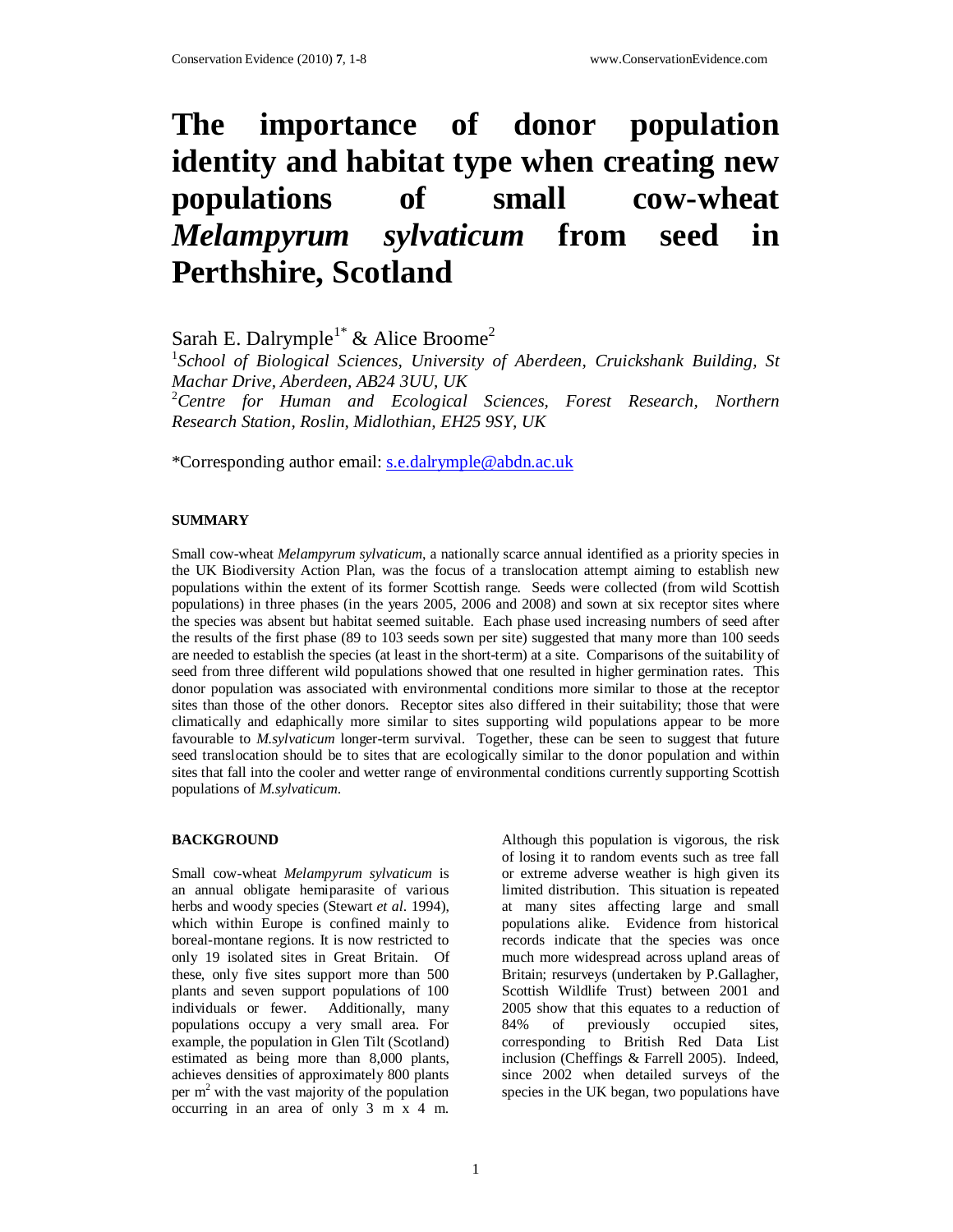been lost, highlighting the precarious nature of the smaller populations.

Due to the small size and extent of most Scottish populations, environmental and demographic stochasticities may pose threats to the health of British *M. sylvaticum*. Further, reproductive isolation of populations will incur loss of genetic diversity as researchers at the Royal Botanic Gardens (Edinburgh) have demonstrated genetic divergence between populations at scales of just a few tens of metres (Sharp 2003). It is assumed that this genetic isolation will have deleterious effects on extant *M. sylvaticum* populations, which may be exacerbated in the future under predicted changes in climatic conditions.

This project aimed to investigate the feasibility of creating new populations within the former extent of the species in Great Britain in keeping with the targets of the Species Action Plan (UK Biodiversity Group 1999). We wanted to investigate the suitability of different wild populations as donors of seed and the degree to which habitat descriptions generated from previous studies (Dalrymple 2006) could be used to guide selection of suitable sites for translocation. We also hope to investigate the effect of mixing seed from different wild donor populations on the genetic health of the introduced populations; increasing genetic diversity of the populations was one of the original goals of the project (Dalrymple *et al.* 2008). This latter aspect of the project is ongoing and will be reported on after timescales have elapsed whereupon effects such as outbreeding depression might be discerned using molecular techniques.

#### **ACTION**

**Donor populations:** The translocations took place in three phases, the first in 2005, the second in 2006 and the third in 2008. Seeds were collected from three Scottish donor populations for phase I and II at the Birks of Aberfeldy, Coire na Eiridh (a site on Ciste Dhubh in West Affric), and by the side of Loch Ossian on the Corrour Estate. Phase III translocations used seed from a fourth population in Glen Tilt. This population was only discovered in 2004 and was therefore monitored to ensure consistent population size for three years before seed was collected. It is the largest *M. sylvaticum* population in Great Britain by far and this, in combination with its stable size, makes it the best available donor population for seed translocations. The

Aberfeldy and Glen Tilt populations occupy sites which are geographically and ecologically closer to the receptor sites than the other two donor populations. However, the project was not set up with the aim of testing whether ecological similarity was necessary to promote successful translocations. Instead, the donor populations were the largest in Scotland and the ecological spread represented by them was a coincidental, if useful, additional factor to incorporate into the trial.

**Receptor sites:** Seed from the wild populations were sown at six sites in Perthshire (eastern Scotland) within the historic range boundary of the species. Although records show that none of these sites previously supported *M. sylvaticum*, this area is thought to be core for the species in Scotland due to the presence of two of the biggest remaining populations. Sites were selected based upon Forestry Commission records of birch *Betula* and oak *Quercus* woodland that matched extant habitat of *M. sylvaticum*. Table 1 lists the site localities, describes the key features of each and compares them to conditions found in typical extant habitat. All but one site are in contiguous woodland habitat within the Highland Perthshire Forest Network.

**Seed collection and sowing:** Seed was collected upon ripening at the beginning of August from the wild populations. Only the lowermost seed pods were selected as these have had longest to ripen (flowers and seed pods mature sequential starting with the lowest). Seeds were transported to the receptor sites and sown as soon as possible (within 48 h of collection). Seeds were placed into the soil surface, below the moss or leaf litter layer.

Phase I was initiated in response to the requirement in the Species Action Plan that attempts be made to establish five new populations. This translocation used small numbers of seeds (between 89 and 103) to minimise risk of sowing seed into unsuitable habitat, and hence loss of a valuable and limited seed supply in case of failure. Phase II built on this by introducing greater numbers of seed (366 and 369) into two sites (one of which was a site used in phase I). It was hoped to use more sites on this occasion but access problems precluded the inclusion of a third location. Phase III used even larger numbers of seed (500 in each of three sites that had been previously used in other phases.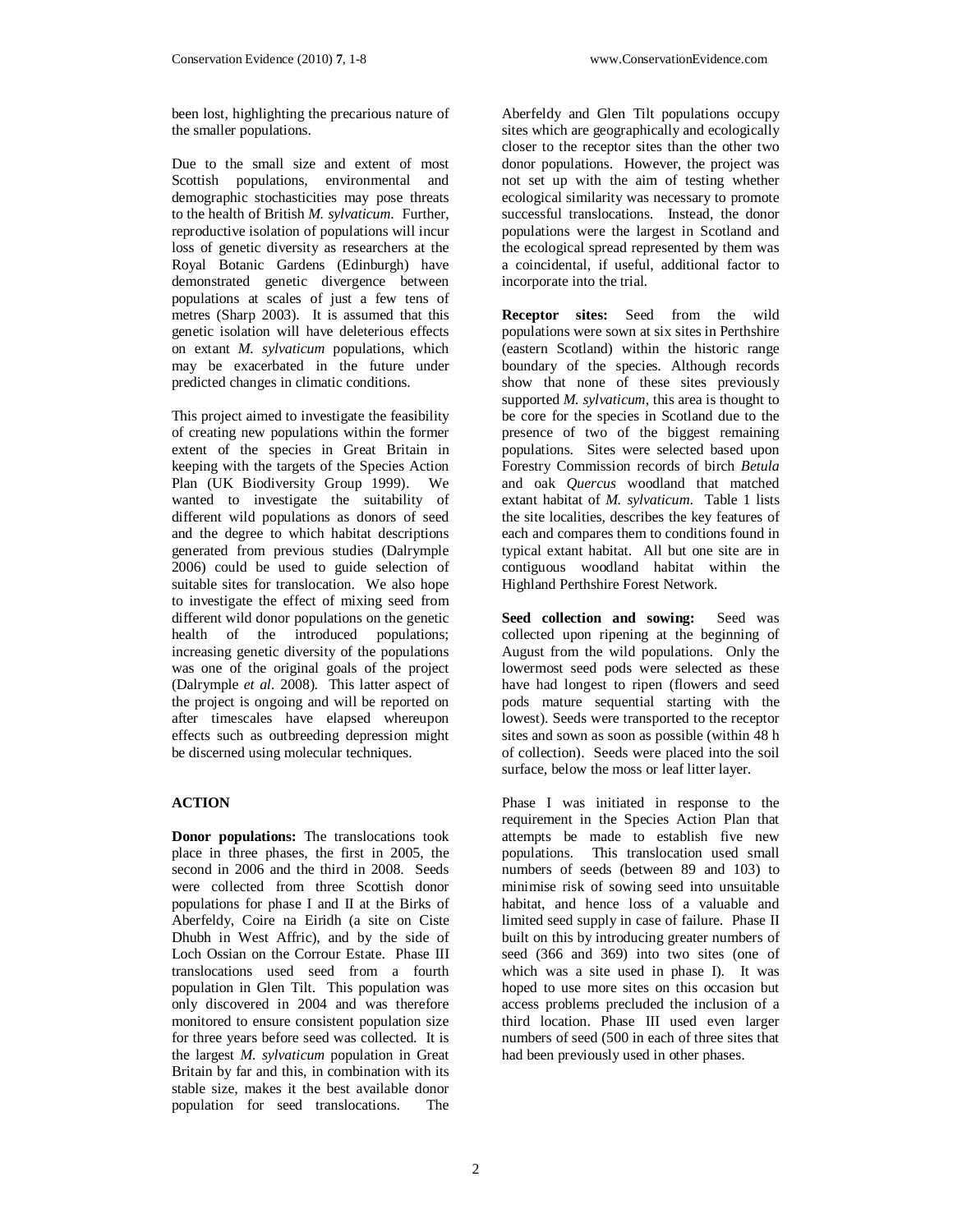Phases I and II used planting protocols involving a grid-based sowing pattern and coloured labels. This allowed us to determine the identity of the donor population of any seedlings found in the subsequent growing season. These phases of translocation also used small exclosures (wooden frames measuring 30 x 30 x 30 cm covered with horticultural shade fabric, mesh size approximately 2 mm) to protect the seed from granivorous small mammals.

Germination of seed dropped *in situ* by the plants derived from the translocated seed could not be assigned to donor populations because seed from each donor had been planted in close proximity to encourage cross-pollination resulting in mixed seed-rain from the first generation. In addition, any seedlings that germinated in the second year could have resulted from either the original sowing attempt and had undergone dormancy in the intervening growing season, or might have been offspring of the original translocated generation. It has however, been possible to assign seedlings in all monitoring years to the phase of translocation where more than one has been undertaken at a site due to the spacing of sowing plots and the small dispersal distances of the dehisced seed.

The receptor sites were monitored in April-May and July (2006-2009) to record the number of seedlings and adult (i.e. flowering) plants each year.

**Climate:** Information on climate was generated from the Ecological Site Classification Decision Support System (Ray 2000) and soil nitrogen availability from the Forestry Commission Bulletin (Pyatt *et al.* 2001). Geological information was taken from the British Geological Survey (1979) maps. Soil data was taken from The Macaulay Institutes' soil map (1981). Meteorological data were obtained from the Met Office website

(http://www.metoffice.gov.uk/climate/uk/ accessed on 16 November 2009).

# **CONSEQUENCES**

The germination and subsequent survival of seeds translocated to the six Perthshire sites has been disappointing especially compared to data from germination trials and demographic monitoring of populations at extant sites (see Table 2 for results of monitoring in the period 2006-2009).

Phase I translocations resulted in only three or less adult (i.e. flowering) individuals in the second generation indicating that the initial sowing of 100 or so seeds was insufficient to establish viable populations and/or that conditions were unsuitable to support the plant. The population at Carie has, however, shown an encouraging increase in numbers as recorded on the last survey (July 2009) with 25 adult plants (stemming from an original 89 seeds sown August 2005). This is an order of magnitude higher than all other attempted translocations (Table 1). Carie has also supported the highest germination 134 of 500 (275) of phase III translocated seeds (sown August 2008) and an encouraging number of adult plants (42) were recorded during the last survey (July 2009); it appears to be a good receptor site candidate for future translocations.

Germination of translocated seed varied greatly according to site (Fig. 1). Rumbling Bridge supported very poor germination rates in phase I and the lowest germination in phase III. This is possibly due to environmental factors; this site has warmer and drier conditions than those at extant populations (Table 1). This is supported by germination in April 2007 of 16 seedlings despite no surviving adults from the previous generation. These seedlings must have emerged from dormant translocated seeds from the phase I plantings in 2005.

Dormancy is thought to be induced by deviation from normal weather conditions, particularly drought (Dalrymple 2007), and can allow the progeny to survive unfavourable<br>conditions. However, the remaining However, the remaining ungerminated seeds translocated to Rumbling Bridge succumbed to some other cause of mortality before reaching maturity and we therefore conclude that where environmental conditions induce dormancy this carries the risk of deleteriously impacting on seed viability. It is not known to what extent dormancy of seed incurs higher mortality in *M. sylvaticum*, but it is assumed that there must be some loss if dormancy is induced in the majority of individuals. The phase III translocation to Rumbling Bridge may help elucidate whether site conditions are the cause for low survival but unless this population shows much better recruitment, this site will not be used in future translocations.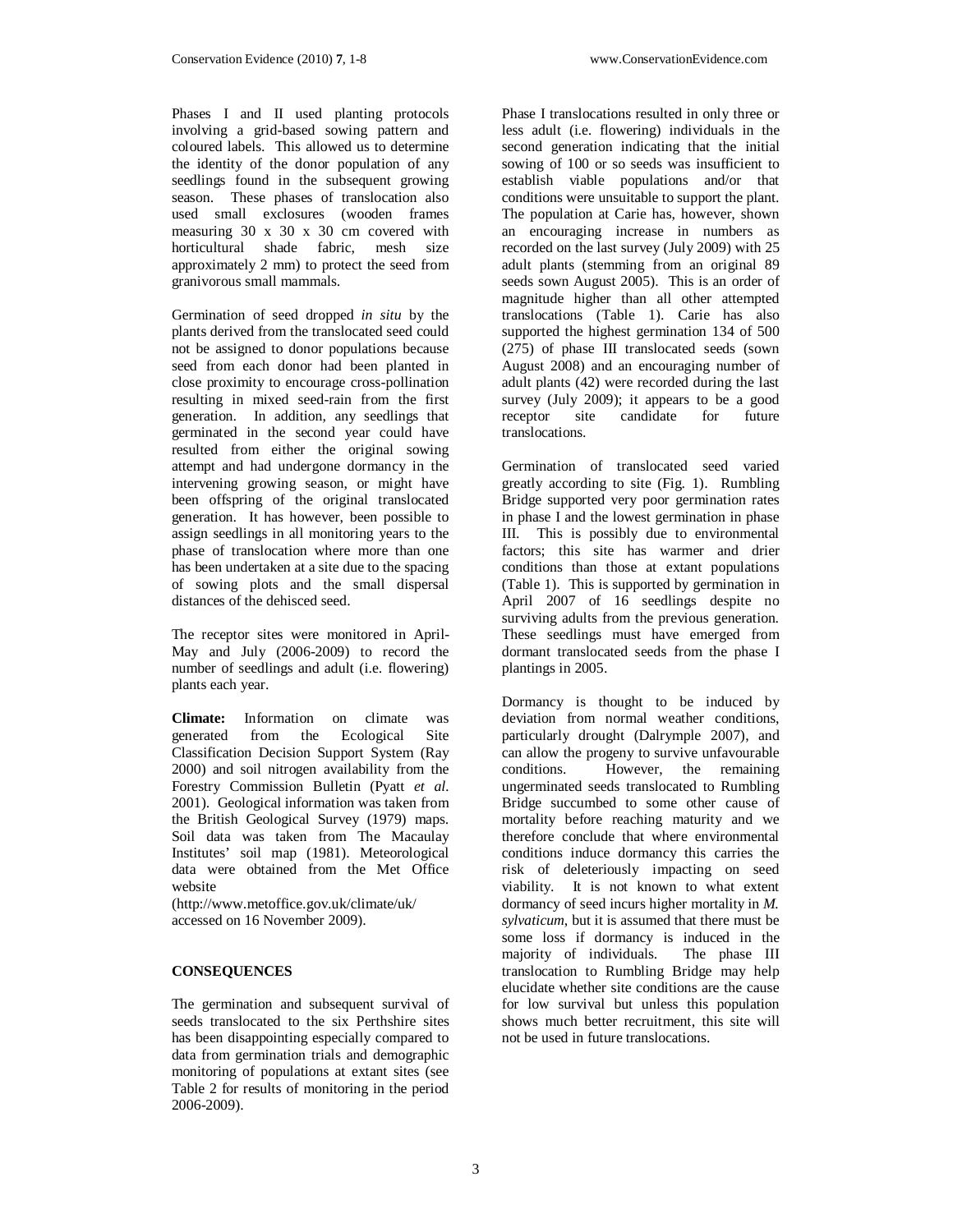**Table 2.** Seed translocation site characteristics over three phases of the project. The proportional survival at most recent survey is expressed as a proportion of seed input and therefore reflects population size as a factor of the original translocation. With the exception of phase III translocations which were undertaken in 2008 and first surveyed in 2009, the proportional survival will be dependent on intervening years and therefore should be interpreted accounting for the difference in time since each introduction was initiated.

| Receptor<br>site            | <b>Project</b><br>phase | <b>Seed</b><br>input | <b>Date</b><br>sown | Number of seedlings (April or May) or adults (July) | <b>Proportional</b><br>survival at |                  |                |               |              |                |              |                       |
|-----------------------------|-------------------------|----------------------|---------------------|-----------------------------------------------------|------------------------------------|------------------|----------------|---------------|--------------|----------------|--------------|-----------------------|
|                             |                         |                      |                     | May<br>2006                                         | July<br>2006                       | April<br>2007    | July<br>2007   | April<br>2008 | July<br>2008 | April<br>2009  | July<br>2009 | most recent<br>survey |
| Lower<br>Deil's<br>Cauldron | I                       | 91                   | August<br>2005      | 15                                                  | $\mathbf{0}$                       | 10               | $\overline{c}$ |               |              | $\mathbf{1}$   |              | 0.011                 |
| Upper<br>Deil's<br>Cauldron | I                       | 103                  | August<br>2005      | 22                                                  | 8                                  | 7                | 3              |               |              | $\theta$       |              | 0.000                 |
| Rumbling<br><b>Bridge</b>   | I                       | 92                   | August<br>2005      | $\overline{7}$                                      | $\overline{0}$                     | 16               | $\theta$       |               |              | $\overline{4}$ |              | 0.043                 |
|                             | $\rm III$               | 500                  | August<br>2008      |                                                     |                                    |                  |                |               |              | 64             | 10           | 0.020                 |
| Carie                       | I                       | 89                   | August<br>2005      | 22                                                  | 9                                  | 3                | $\mathfrak{2}$ |               |              | 24             | 25           | 0.281                 |
|                             | Ш                       | 500                  | August<br>2008      |                                                     |                                    |                  |                |               |              | 134            | 42           | 0.084                 |
| Kynachan                    | I                       | 99                   | August<br>2005      | 28                                                  | 12                                 | $\boldsymbol{0}$ | $\mathbf{1}$   |               |              | 19             | 3            | 0.030                 |
|                             | $\mathbf{I}$            | 366                  | August<br>2006      |                                                     |                                    | 60               | 36             | 16            | 12           | 15             | 14           | 0.038                 |
|                             | Ш                       | 500                  | August<br>2008      |                                                     |                                    |                  |                |               |              | 75             | 25           | 0.050                 |
| Glen<br>Artney              | $\mathbf{I}$            | 369                  | August<br>2006      |                                                     |                                    | 46               | 24             | 9             | 3            | 5              |              | 0.014                 |



**Figure 1.** Proportion of germinated seed at each of the five sites used in phase I of the *Melampyrum sylvaticum* Recovery Project initiated in 2005. The differently shaded bars denote the identity of the donor population. Two way ANOVA showed that both receptor site and identity of donor population were almost significant in terms of their effect on germination (site:  $F = 3.737$ ,  $p = 0.053$ ; donor population:  $F = 4.145$ ,  $p = 0.058$ ).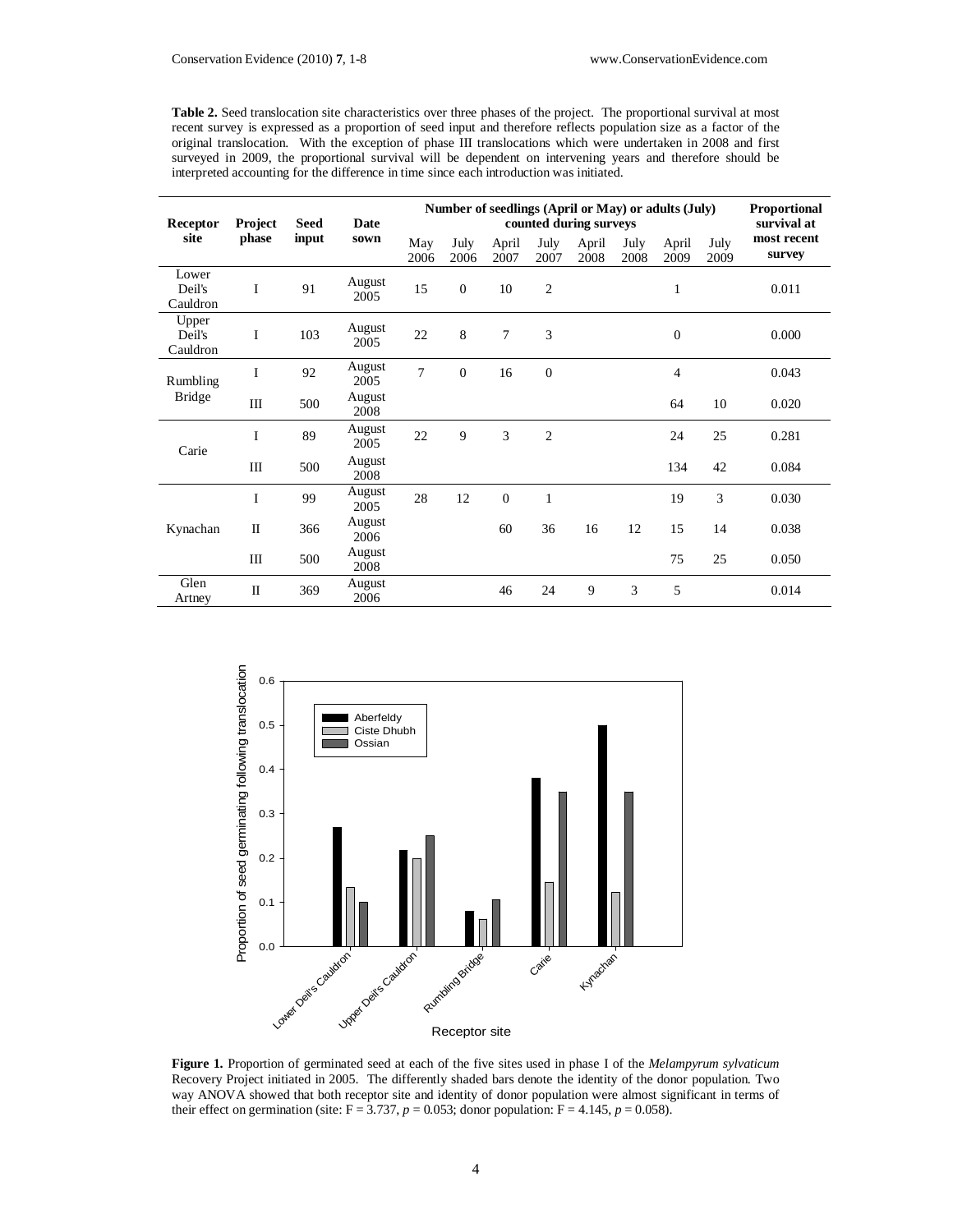**Effects of weather patterns on germination and survival:** Based on previous experience and observations of the species at extant sites, we believe that seed introduced during phase I experienced perhaps the least ideal weather conditions for *M. sylvaticum* during the trial, being much drier than seasonal average during the seed dormancy period, cooler and wetter during germination and warmer and drier during the first growing season. The cooler germination period may explain relatively high germination results across five sites  $(21.8\% \pm$ 4.3), whilst a warmer and drier growing season might account for the mortality of all seedlings at the two sites that have the highest moisture deficit scores. Weather conditions experienced during phase II were drier than the seasonal average at time of sowing, much warmer and wetter during dormancy but the spring was warmer and the summer wetter during the first growing season. The two sites used for this phase attained some of the lowest germination (16.5% and 12.5%) but better survival of seedlings to maturity, possibly due to the wetter summer. Seed introduced during phase III experienced more favourable weather conditions, with weather being warmer and wetter than the seasonal norm when sown, average during dormancy and germination, and warmer and very much wetter than average during the first growing season. Average germination across the three sites was  $18.2\%$  ± 4.3, but at best, only a third of seedlings survived to maturity despite our hope that wetter conditions would be beneficial.

**Effects of donor population identity:** The suitability of seed from different populations

was determined by analysing the mean germination of Aberfeldy, Ciste Dhubh and Ossian seed on the seven attempted translocations included in phases I and II. Aberfeldy seed consistently germinated in higher proportions than Ciste Dhubh seed although the statistical significance was only marginal (Fig. 2; 1 way ANOVA,  $F = 3.416$ , p  $= 0.055$ ). This might be explained by better seed viability at Aberfeldy but also might reflect the greater ecological similarity of Aberfeldy and the translocation sites. The Birks of Aberfeldy is lower in altitude than the other donors (280 m above sea level compared to 400 m at Ossian and 460 m at Ciste Dhubh) and has upland brown earths and humic iron podzols derived from Dalradian lithology, giving rise to soils of moderate nitrogen availability. Ossian, also occurring on Dalradian lithology, has soils composed of peaty gleys and peaty podzols. Ciste Dhubh has sub-alpine soils and peats derived from the poorer Moine lithology. The translocation sites occur on the Moine, Dalradian and Devonian lithologies, but all have either upland brown earths or humic iron and peaty podzols. Overall, Aberfeldy has a much more similar edaphic conditions, climate and therefore community type to the translocation sites. Interestingly, Carie is the only receptor site that does not occur on brown forest soils, instead being associated with peaty podzols and peaty gleys. This adds further evidence to suggest that Carie may be more firmly situated within the core habitat 'envelope' of *M. sylvaticum* in Scotland and might also explain the promising germination of seeds from all three donor populations.



**Figure 2.** Means and standard error of *M. sylvaticum* seed germination of each donor population at six sites ( $n = 7$ , i.e. one received two separate seed inputs). Germination of Aberfeldy-sourced seed was greater than Ciste Dhubhsourced seed (but not quite statistically significant; pairwise comparisons within a 1 way ANOVA ( $p = 0.053$ ).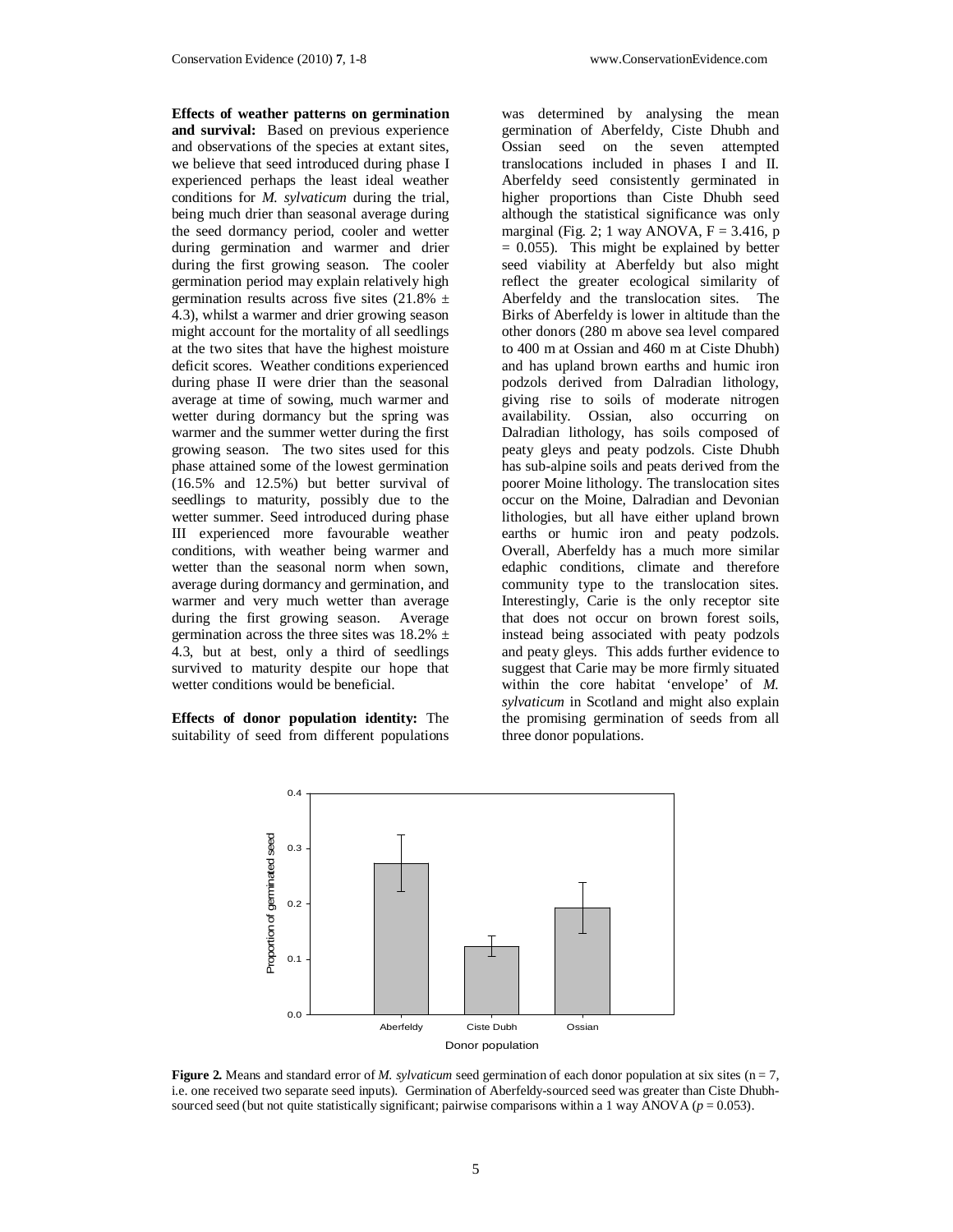**Recommendations:** In conclusion, the *M. sylvaticum* sowing trials to the six sites within the boundaries of the former range have indicated the following:

a) at receptor sites showing good potential for supporting the species, introductions should use many more than 100 seeds; a minimum of 500 is presently recommended but this will be revised in the light of findings derived from further monitoring of phase III of the project;

b) the species is capable of forming a shortterm seed bank but it is not clear how induced dormancy affects subsequent seed viability (this may be an area of future investigation);

c) receptor site selection should be informed by recent habitat descriptions particularly when considering sites at the warmer and drier end of the range of environmental conditions represented by *M. sylvaticum* habitat tolerances;

d) selecting seed from donor populations that are ecologically, and perhaps geographically, proximal to receptor sites is recommended to increase the probability of germination and establishment.

Further monitoring of all sites and molecular analysis of samples of extant individuals is hoped to strengthen some of the above recommendations and inform future attempts to create new *M. sylvaticum* populations. To test the recommendation that translocations should occur between ecologically similar sites, it will be necessary to move seed from low altitude, warmer and drier donor sites to higher altitude receptor sites (and vice versa). Without this research it is impossible to rule out the possibility that Aberfeldy seed is generally more 'fit' and better survival in ecologically similar sites was just coincidental. Proposals for new projects to address this question are now being developed for implementation in 2010.

## **ACKNOWLEDGEMENTS**

This project was financially supported by the Scottish Executive's Biodiversity Action Grants scheme awarded in 2005, the Tayside Biodiversity Action Fund between 2005 and 2008, and Scottish Natural Heritage's Species Action Framework initiated in 2007. The guidance of Paul Gallagher (Scottish Wildlife Trust) and other members of the UKBAP

*Melampyrum sylvaticum* National Steering Group (Chris Sydes, Scottish Natural Heritage; Sarah Woodin, University of Aberdeen) have been invaluable and is much appreciated. We thank the landowners and managers of the donor populations and receptor sites for permission to access their land and collect seed, and long-standing co-operation with the project as a whole. These include the National Trust for Scotland, the Corrour Trust, Forestry Commission Scotland, Atholl Estates and the Countryside Management team at Perth and Kinross Council.

#### **REFERENCES**

British Geological Survey (1979) *1:625,000 Geological map of the United Kingdom, 3rd Edition (solid)*. Natural Environment Research Council, UK.

Cheffings C. & Farrell L. (2005) *The vascular plant red data list for Great Britain*. JNCC, Peterborough, UK.

Dalrymple S.E. (2006) *Rarity and conservation of* Melampyrum sylvaticum. PhD thesis, University of Aberdeen, Aberdeen, UK.

Dalrymple S.E. (2007) The Biological Flora of the British Isles: *Melampyrum sylvaticum* L. no 246. *Journal of Ecology*, **95**, 583-597.

Dalrymple S.E., Broome A. & Gallagher P. (2008) *Re-introduction of small cow-wheat into the Scottish Highlands, UK*. In: Soorae P.S. (ed.) Global Re-intoduction Perspectives: re-introduction case studies from around the globe. IUCN/SSC Re-introduction Specialist Group, Abu Dhabi, UAE.

Pyatt D.G., Ray D. & Fletcher, J. (2001) An Ecological Site Classification for Forestry in Great Britain. *Forestry Commission Bulletin*, 124, Forestry Commission, Edinburgh, UK.

Ray D. (2000) Ecological *Site Classification Decision Support System*. Forestry Commission Edinburgh, UK.

Rodwell J.S. (1991). *British plant communities. Volume 1. Woodlands and scrub.* Cambridge University Press, Cambridge, UK.

Sharp C. (2003) *Genetic variation in small populations of a rare vascular plant -*  Melampyrum sylvaticum *(small cow-wheat)*.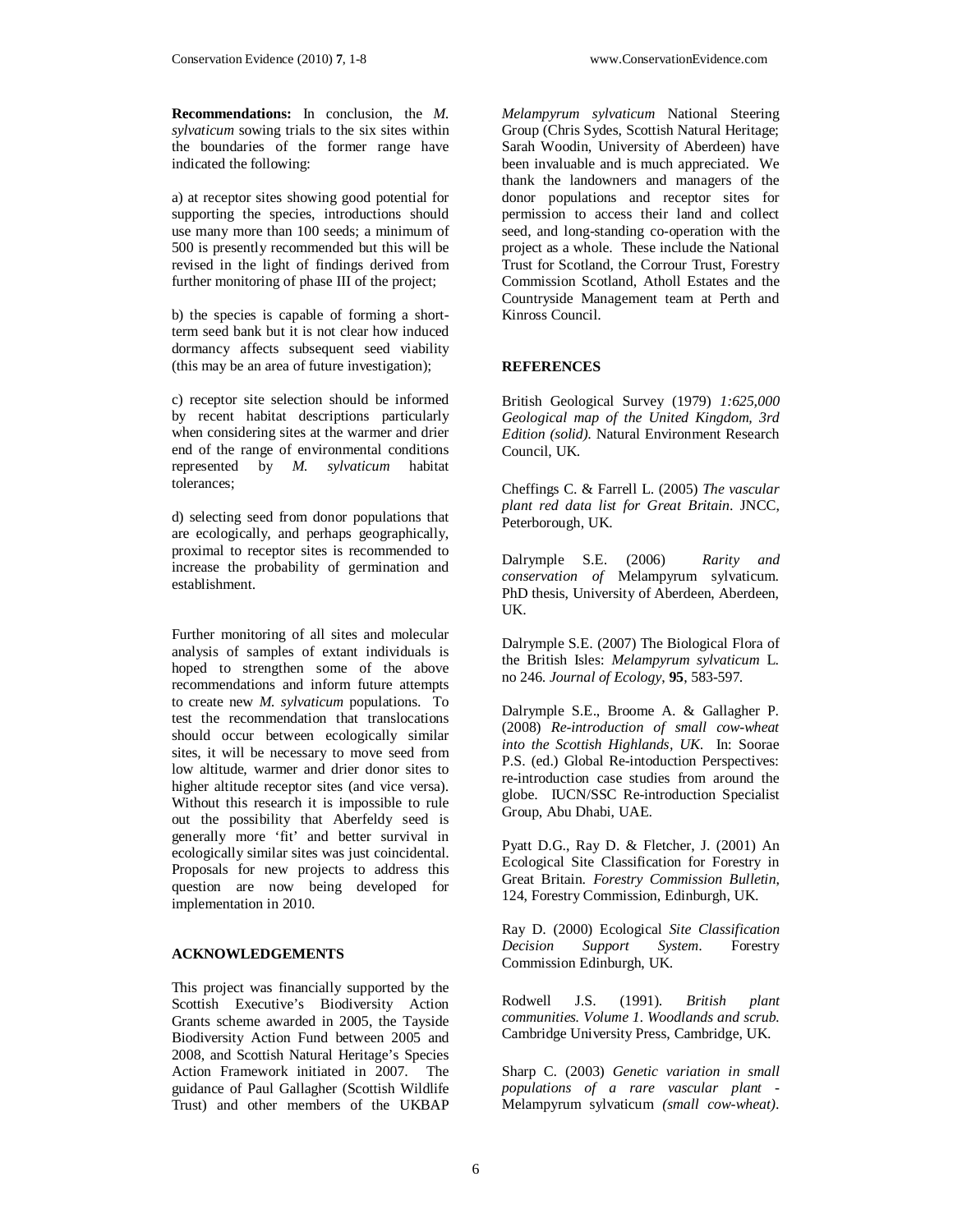MSc thesis, Royal Botanic Gardens, Edinburgh, UK.

Stewart A., Pearman D.A. & Preston C.D. (eds.) (1994) *Scarce plants in Britain*. JNCC, UK.

The Macaulay Institute for Soil Research (1981) Soils of Scotland 1:250,000. Ordnance Survey, Southampton, UK.

UK Biodiversity Group (1999) *Tranche 2 action plans - volume III: Plants and fungi*. Joint Nature Conservation Committee, Peterborough, UK.

Conservation Evidence is an open-access online journal devoted to publishing the evidence on the effectiveness of management interventions. The pdf is free to circulate or add to other websites. The other papers from Conservation Evidence are available from the website www.ConservationEvidence.com